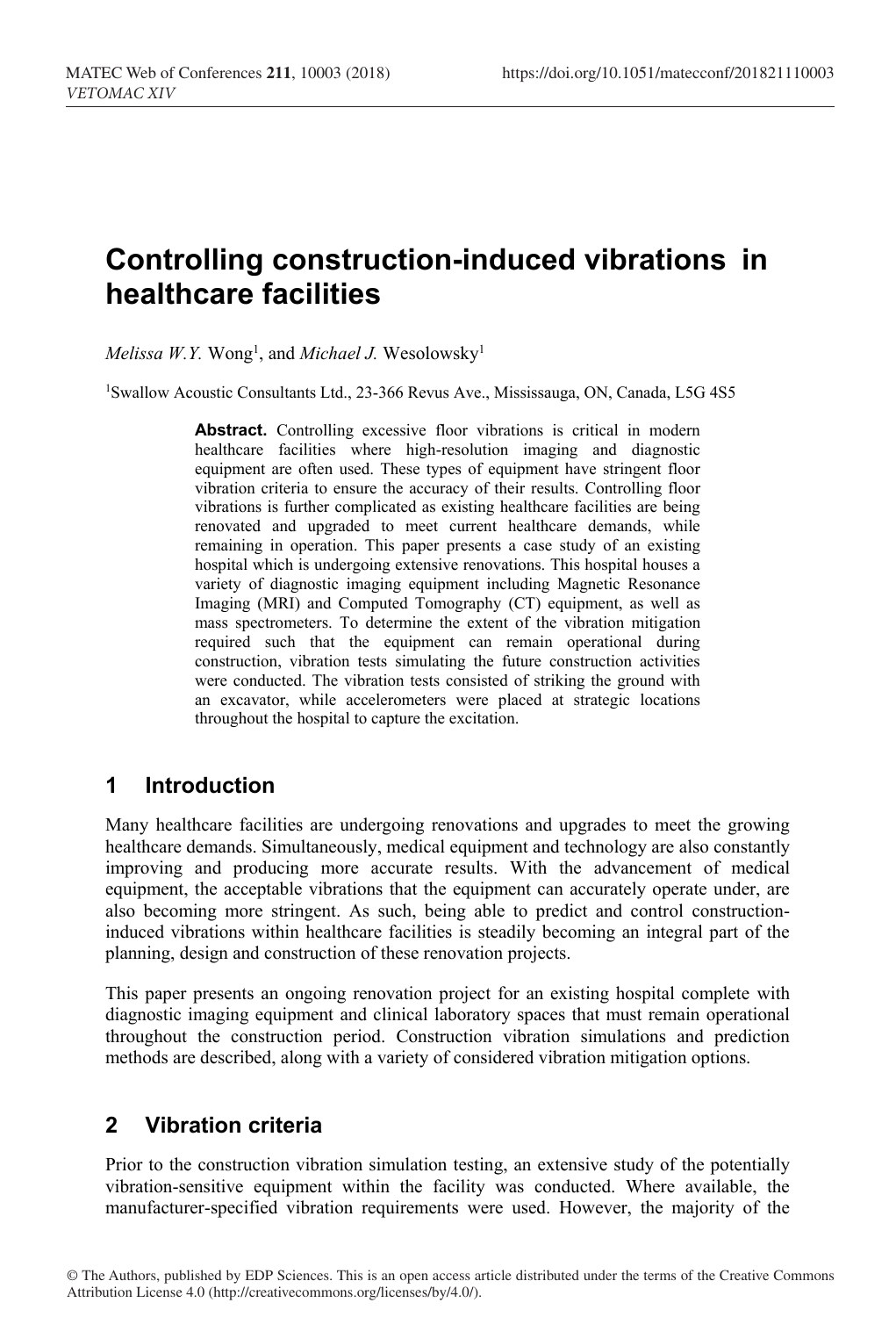equipment did not have manufacturer-specified vibration requirements. As such, the generic vibration criteria (VC) curves were used to provide guidelines on the various equipment vibration requirements.

These VC curves are based on the ISO 2631-2 (1989) [1] base curve for human response to whole body vibration, also known as the threshold for human perception. Since then, the VC curves have evolved to provide frequency-dependent sensitivities for different classes of equipment and are internationally accepted as a basis for designing and evaluating the vibration performance of structures. The VC curves range from Workshop (least stringent) to VC-G (most stringent) and are expressed in one-third octave band root mean square velocity between the frequencies of 1 to 80 Hz.

Of the equipment studied, it was found that the most sensitive equipment within the hospital was required to meet the VC-D  $(6.25 \text{ \mu m/s})$  vibration criterion. The highly sensitive equipment included high magnification fluorescent microscopes, quadropole mass spectrometers and a magnetic resonance imaging (MRI) machine.

# **3 Vibration investigation**

Based on the proposed renovations, it was determined that a variety of vibration-inducing construction activities would occur throughout the duration of construction. These activities included concrete saw-cutting, concrete coring, structural and interior finish demolition, as well as the operation of a construction hoist. Given the variety of construction activities and activity locations, multiple types of construction vibration simulation testing were conducted to predict the vibration levels at the sensitive equipment locations.

To simulate the different activities, the following simulation activities were conducted: excavator bucket striking the ground at three different locations outside the hospital, heavy weight drop within the basement, and concrete coring at two different locations within the hospital. The outdoor excitations were conducted to simulate the pavement grading and entranceway demolition activities, while the heavy weight drop within the basement was to simulate the future saw-cutting and demolition activities in the basement for a new elevator installation. The impulse vibration excitations caused by the excavator bucket and heavy weight created a broadband excitation that would allow for the frequency-dependent attenuation to be determined. Finally, the concrete coring was conducted at the areas where the future concrete saw-cutting and coring activities were expected to occur. The concrete coring excitation allowed for direct vibration levels to be determined at the sensitive locations, while also providing spectral source levels. In addition to these construction simulations at the facility, vibration levels were measured at a nearby construction site with an active construction hoist to determine the source vibration levels due to construction hoist operation.

During the construction simulations within the hospital, vibration levels were measured with accelerometers placed on both the basement and first floor of the hospital, as all of the sensitive equipment were located on these two floors. These accelerometers were placed at varying distances from the sensitive equipment, mounted triaxially, so that the vibration attenuation with distance in three axes could be determined. An accelerometer was also placed adjacent to the construction simulation activity to measure the source levels.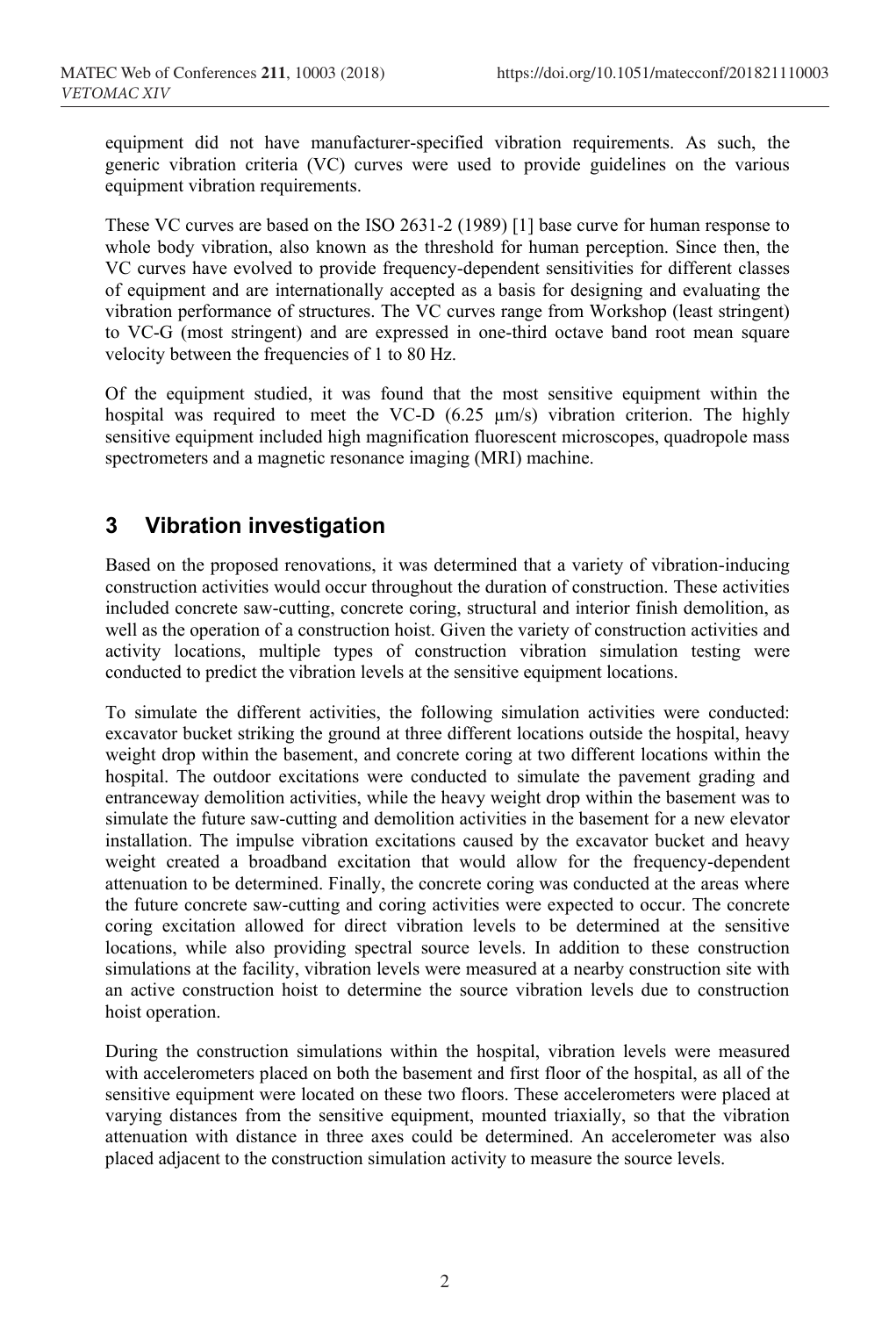#### **4 Analysis**

To determine the site-specific ground vibration attenuation characteristics, the measured velocity at each of the measurement locations was fitted against a curve of best fit. Typical earth vibration due to construction curves [2] were used to quantify the expected vibration levels at the source for a variety of different construction equipment. The site-specific vibration attenuation characteristics were then applied to each of the construction equipment source levels, allowing for the prediction of a variety of equipment vibration levels. An example of one of these predictive curves is shown in Figure 1. This is the predictive curve generated based on the excavator ground strikes at the 25 Hz vibration frequency. Similar predictive curves were created for each one-third octave frequency band between 1 to 80 Hz for each type of simulated excitation.



**Figure 1.** Measured Data vs. Site-Specific Earth Vibrations Due to Construction at 25 Hz Frequency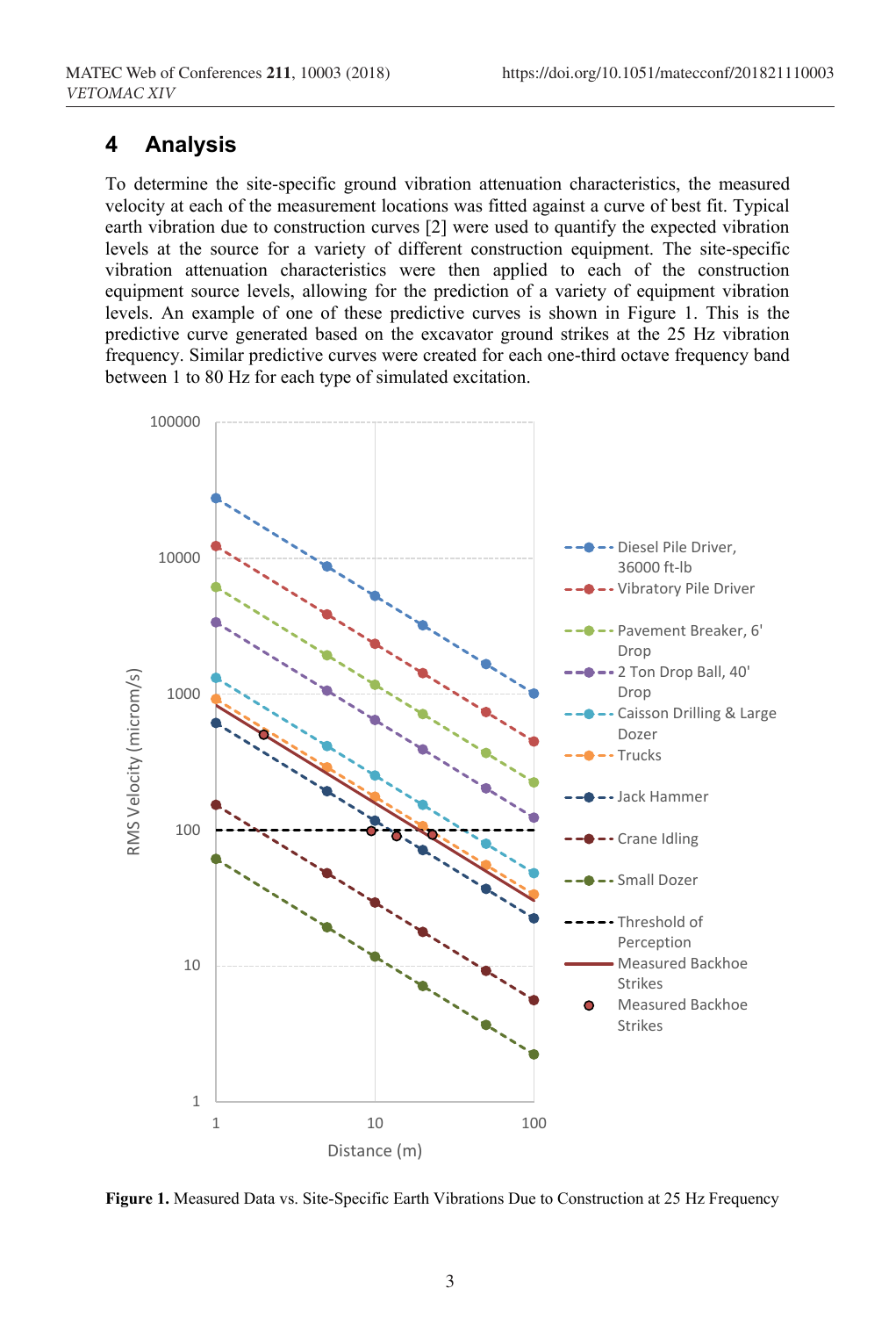From these predictive curves, contour maps showing the expected VC criteria from the different construction activities were created. The different vibration-sensitive equipment were also included, colour-coded based on their required vibration criterion, to easily determine whether a particular unit is expected to meet or exceed its criterion during the construction activity under consideration. An example of one of these contour maps is shown in Figure 2. This contour map shows the predicted VC criterion met in the basement due to a slab removal. Contour maps were created for each construction activity and location, to determine which stage of construction would affect the different pieces of vibration-sensitive equipment.



**Figure 2.** Construction Vibration Zone of Influence Contour Map

## **5 Vibration mitigation**

Based on the contour maps, it was found that certain activities would result in nearly all of the clinical laboratory and diagnostic imaging equipment exceeding their vibration criteria. Given this, the following vibration mitigation options were proposed to the hospital:

- 1. Equipment relocation;
- 2. Isolation tables / mounts;
- 3. Scheduling certain construction activities during equipment down-time; and
- 4. Adopting a less disruptive construction / demolition technique

By using the contour maps, the first option of equipment relocation could be used for certain pieces of equipment. However, given the large amount of logistics planning required should certain equipment need to be relocated (such as the MRI), this option may not be feasible for some instruments. Instead, using isolation tables or mounts were considered as a possible feasible solution for many of the equipment located in the basement. The stiffness of the basement slab-on-grade allows for the efficient isolation of equipment using vibration isolation pads. For smaller scale construction activities, such as a slab removal, it was recommended that these take place during equipment down-time, as they impact a large number of equipment but can be completed relatively quickly. Finally, adopting less disruptive construction methods was also proposed. One example was the construction hoist, as it was predicted to have significant effects on the vibration-sensitive